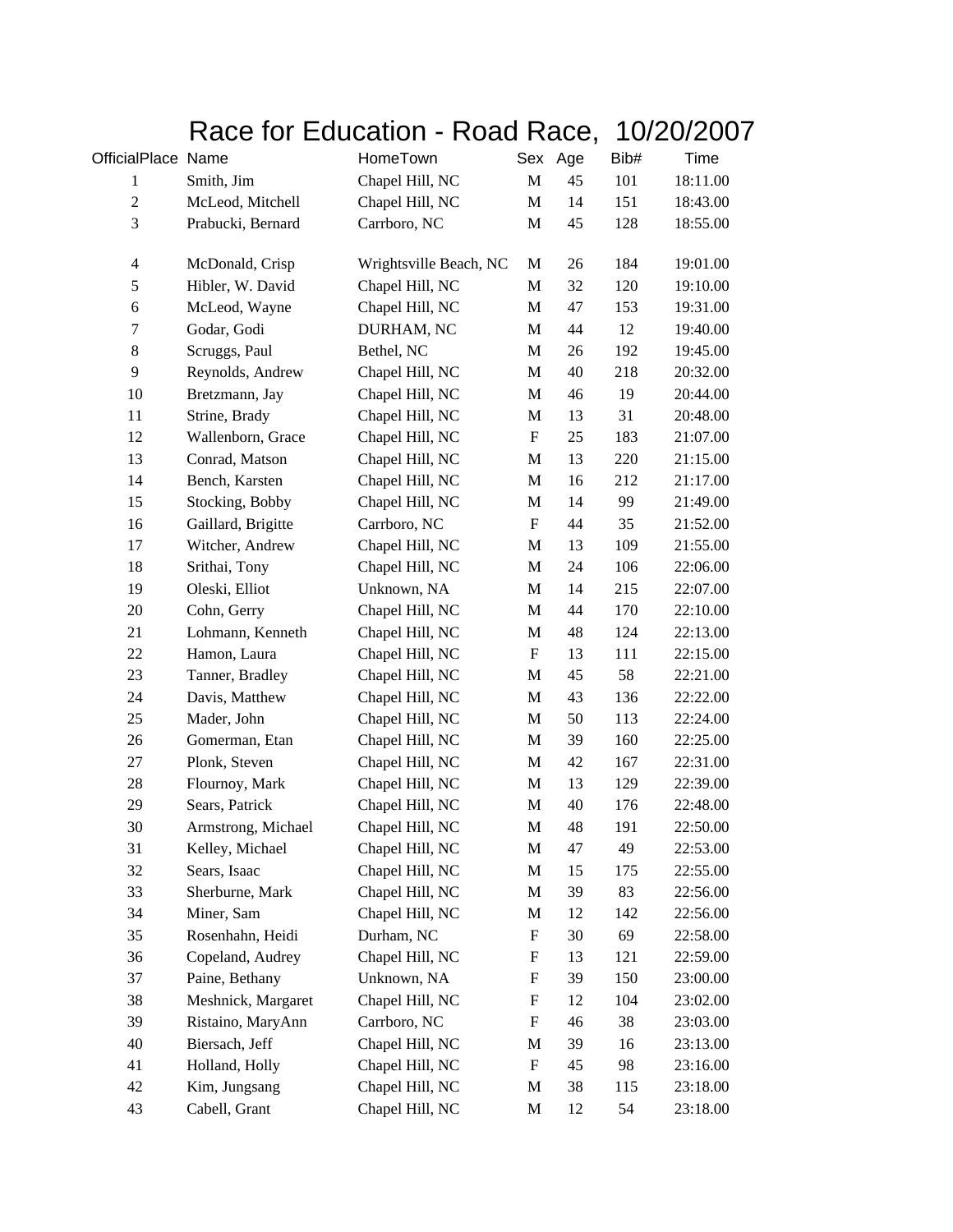| 44 | Gayek, Peter        | Chapel Hill, NC  | M                         | 50             | 171 | 23:19.00 |
|----|---------------------|------------------|---------------------------|----------------|-----|----------|
| 45 | Wilt, Taylor        | Chapel Hill, NC  | M                         | 13             | 26  | 23:21.00 |
| 46 | Dauleman, Peter     | Chapel Hill, NC  | M                         | 16             | 185 | 23:24.00 |
| 47 | McGrievy, Matt      | Pittsboro, NC    | M                         | 33             | 137 | 23:35.00 |
| 48 | McConnell, Steve    | Chapel Hill, NC  | M                         | 39             | 75  | 23:42.00 |
| 49 | Carswell, Lori      | Chapel Hill, NC  | $\boldsymbol{\mathrm{F}}$ | 44             | 100 | 23:44.00 |
| 50 | Pande, Nina         | Chapel Hill, NC  | F                         | 13             | 11  | 23:49.00 |
| 51 | Gadient, Janet      | Chapel Hill, NC  | F                         | 53             | 57  | 23:50.00 |
| 52 | Jonah, Keyserling   | Unknown, NA      | M                         | 13             | 209 | 23:51.00 |
| 53 | Byerly, Robert      | Chapel Hill, NC  | M                         | 12             | 112 | 23:56.00 |
| 54 | Levelle, Kevin      | Unknown, NA      | M                         | 12             | 206 | 23:58.00 |
| 55 | Guild, Pete         | Chapel Hill, NC  | M                         | 55             | 133 | 23:59.00 |
| 56 | Rose, Eli           | Chapel Hill, NC  | M                         | $\overline{9}$ | 46  | 24:04.00 |
| 57 | Bretzmann, Robin    | Chapel Hill, NC  | $\boldsymbol{\mathrm{F}}$ | 44             | 18  | 24:10.00 |
| 58 | Soo, Ken            | Durham, NC       | M                         | 49             | 84  | 24:10.00 |
| 59 | Hesse, Chris        | Unknown, NA      | M                         | 32             | 210 | 24:16.00 |
| 60 | Jones, Michael      | Durham, NC       | M                         | 47             | 179 | 24:17.00 |
| 61 | Ferriter, Kyle      | Chapel Hill, NC  | M                         | 13             | 25  | 24:29.00 |
| 62 | McGibbon, Erin      | Carrboro, NC     | $\boldsymbol{\mathrm{F}}$ | 13             | 126 | 24:30.00 |
| 63 | Lawrimore, David    | Hillsborough, NC | M                         | 24             | 166 | 24:31.00 |
| 64 | Superak, Peter      | Chapel Hill, NC  | M                         | 51             | 161 | 24:33.00 |
| 65 | Rose, Josh          | Chapel Hill, NC  | M                         | 43             | 45  | 24:47.00 |
| 66 | Loundon, Will       | Unknown, NA      | M                         | 16             | 213 | 25:04.00 |
| 67 | Townsend, Jeff      | Chapel Hill, NC  | M                         | 45             | 117 | 25:05.00 |
| 68 | Plonk, Sarah        | Chapel Hill, NC  | $\boldsymbol{\mathrm{F}}$ | 12             | 168 | 25:07.00 |
| 69 | Reynolds, Atticus   | Chapel Hill, NC  | M                         | 12             | 134 | 25:10.00 |
| 70 | McLeod, Jill        | Chapel Hill, NC  | F                         | 11             | 152 | 25:15.00 |
| 71 | McLeod, Leigh       | Chapel Hill, NC  | $\boldsymbol{\mathrm{F}}$ | 43             | 154 | 25:16.00 |
| 72 | Palmer, Molly       | Chapel Hill, NC  | F                         | $8\,$          | 14  | 25:19.00 |
| 73 | Tomaras, Georgia    | Chapel Hill, NC  | F                         | 36             | 180 | 25:20.00 |
| 74 | Dwyer, Mary         | Chapel Hill, NC  | F                         | 41             | 28  | 25:21.00 |
| 75 | Gilland, Kevin      | Chapel Hill, NC  | M                         | $8\,$          | 21  | 25:27.00 |
| 76 | Bhupal, Herman      | Chapel Hill, NC  | F                         | 13             | 186 | 25:27.00 |
| 77 | ordronneau, marc    | Chapel Hill, NC  | M                         | 11             | 107 | 25:28.00 |
| 78 | Wilke, David        | Chapel Hill, NC  | M                         | 10             | 67  | 25:29.00 |
| 79 | Wilke, Nathan       | Chapel Hill, NC  | M                         | 46             | 65  | 25:31.00 |
| 80 | Hadler, Wayne       | Carrboro, NC     | M                         | 53             | 224 | 25:31.00 |
| 81 | Zhou, Christina     | Chapel Hill, NC  | $\boldsymbol{\mathrm{F}}$ | 13             | 132 | 25:32.00 |
| 82 | Agourran, Hassan    | Chapel Hill, NC  | M                         | 45             | 30  | 25:34.00 |
| 83 | Gyongyosi, Szabolcs | Chapel Hill, NC  | M                         | 37             | 60  | 25:41.00 |
| 84 | Dwyer, Jenna        | Chapel Hill, NC  | ${\rm F}$                 | 14             | 29  | 25:41.00 |
| 85 | Nahum, Sarah        | Carrboro, NC     | F                         | 17             | 173 | 25:46.00 |
| 86 | Crume, Richard      | Chapel Hill, NC  | M                         | 55             | 201 | 25:49.00 |
| 87 | Cabell, Jackson     | Chapel Hill, NC  | M                         | 9              | 225 | 26:07.00 |
| 88 | Jones, Carolyn      | Chapel Hill, NC  | F                         | 35             | 33  | 26:08.00 |
| 89 | Lehmann, Max        | Chapel Hill, NC  | M                         | 12             | 94  | 26:09.00 |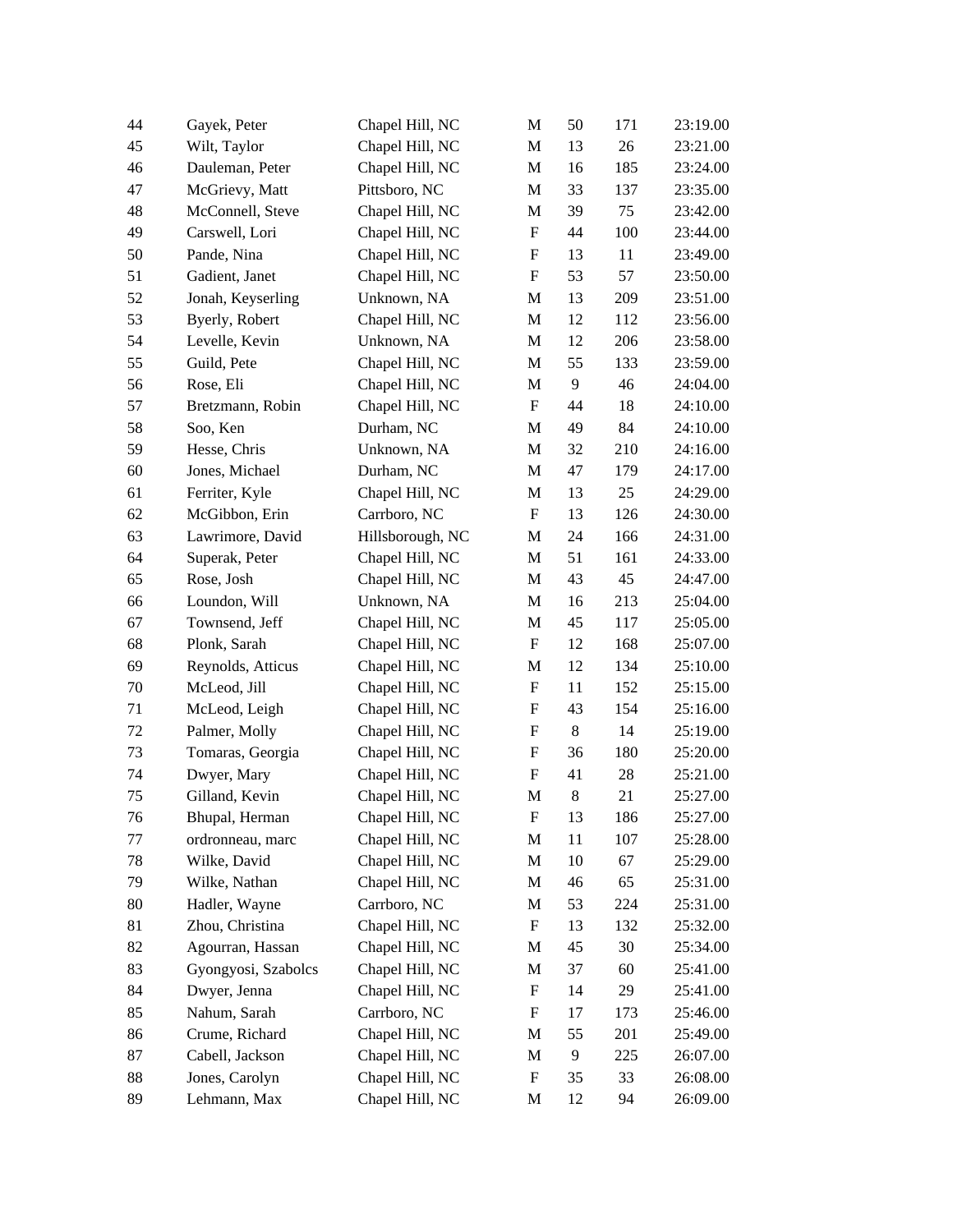| 90  | Nickerson, Nick      | Chapel Hill, NC  | M                         | 61 | 198 | 26:11.00 |
|-----|----------------------|------------------|---------------------------|----|-----|----------|
| 91  | Lehmann, Fred        | Chapel Hill, NC  | M                         | 45 | 93  | 26:17.00 |
| 92  | Tysinger, Debbie     | Chapel Hill, NC  | $\boldsymbol{\mathrm{F}}$ | 43 | 156 | 26:18.00 |
| 93  | Proto, Stephanie     | Chapel Hill, NC  | $\boldsymbol{\mathrm{F}}$ | 29 | 23  | 26:21.00 |
| 94  | Keefe, Melanie       | Chapel Hill, NC  | F                         | 41 | 42  | 26:37.00 |
| 95  | Whitaker, Danae      | Morrisville, NC  | $\boldsymbol{\mathrm{F}}$ | 25 | 15  | 26:38.00 |
| 96  | Peterman, Claire     | Chapel Hill, NC  | ${\bf F}$                 | 12 | 178 | 26:45.00 |
| 97  | James, Kathryn       | Unknown, NA      | $\boldsymbol{\mathrm{F}}$ | 43 | 217 | 26:46.00 |
| 98  | Cai, Jianwen         | Chapel Hill, NC  | F                         | 44 | 172 | 26:47.00 |
| 99  | Daaleman, Elizabeth  | Chapel Hill, NC  | ${\bf F}$                 | 49 | 95  | 26:52.00 |
| 100 | Park, Moonjae        | Chapel Hill, NC  | M                         | 51 | 27  | 26:52.00 |
| 101 | Dudley, Kenan        | Chapel Hill, NC  | m                         | 12 | 143 | 26:53.00 |
| 102 | Dudley, Cosby        | Chapel Hill, NC  | m                         | 47 | 195 | 27:07.00 |
| 103 | LaMontagne, Jessica  | Unknown, NA      | F                         | 45 | 169 | 27:13.00 |
| 104 | Pedersen, Kurt       | Chapel Hill, NC  | M                         | 42 | 82  | 27:15.00 |
| 105 | Blanco, Rosalia      | Chapel Hill, NC  | $\boldsymbol{\mathrm{F}}$ | 38 | 62  | 27:23.00 |
| 106 | Horlbeck, Eric       | Chapel Hill, NC  | M                         | 44 | 17  | 27:26.00 |
| 107 | Kylstra, Kimberly    | Chapel Hill, NC  | $\boldsymbol{\mathrm{F}}$ | 46 | 177 | 27:45.00 |
| 108 | Hoyle, Ginny         | Hillsborough, NC | ${\bf F}$                 | 24 | 165 | 27:45.00 |
| 109 | Subramanya, Arnav    | Chapel Hill, NC  | M                         | 10 | 72  | 27:46.00 |
| 110 | Zhao, Anna           | Chapel Hill, NC  | F                         | 17 | 188 | 27:51.00 |
| 111 | Ghio, Kathleen       | Chapel Hill, NC  | F                         | 18 | 187 | 27:59.00 |
| 112 | Saville, Karya       | Unknown, NA      | F                         | 30 | 223 | 28:04.00 |
| 113 | Subramanya, Anshul   | Chapel Hill, NC  | M                         | 11 | 73  | 28:15.00 |
| 114 | srikantaswamy, sudha | Chapel Hill, NC  | $\boldsymbol{\mathrm{F}}$ | 40 | 71  | 28:17.00 |
| 115 | Barker, Luke         | Unknown, NA      | M                         | 13 | 214 | 28:19.00 |
| 116 | Nanry, Patrick       | Chapel Hill, NC  | M                         | 12 | 89  | 28:23.00 |
| 117 | Copeland, Leon       | Chapel Hill, NC  | M                         | 11 | 122 | 28:30.00 |
| 118 | Xue, Louisa          | Chapel Hill, NC  | $\boldsymbol{\mathrm{F}}$ | 17 | 96  | 28:35.00 |
| 119 | Miller, Tara         | DURHAM, NC       | $\boldsymbol{\mathrm{F}}$ | 22 | 114 | 28:37.00 |
| 120 | Zakerin, Mehdi       | Chapel Hill, NC  | M                         | 58 | 91  | 28:37.00 |
| 121 | Beisner, Mark        | Chapel Hill, NC  | M                         | 9  | 79  | 28:42.00 |
| 122 | Beisner, Keith       | Chapel Hill, NC  | M                         | 43 | 78  | 28:43.00 |
| 123 | Ristaino, Andre      | Carrboro, NC     | M                         | 52 | 37  | 28:44.00 |
| 124 | Gallagher, Bridget   | Carrboro, NC     | $\boldsymbol{\mathrm{F}}$ | 15 | 144 | 28:45.00 |
| 125 | Davis, Logan         | Chapel Hill, NC  | M                         | 13 | 164 | 28:49.00 |
| 126 | Ordronneau, Paul     | Chapel Hill, NC  | M                         | 61 | 108 | 28:50.00 |
| 127 | Ryan, Bailey         | Chapel Hill, NC  | $\boldsymbol{\mathrm{F}}$ | 14 | 163 | 28:51.00 |
| 128 | Copeland, Henry      | Chapel Hill, NC  | M                         | 45 | 123 | 28:58.00 |
| 129 | Rathmell, Peter      | Chapel Hill, NC  | M                         | 12 | 64  | 29:00.00 |
| 130 | Blanco, Randall      | Chapel Hill, NC  | M                         | 41 | 61  | 29:02.00 |
| 131 | Tanner, Brian        | Chapel Hill, NC  | M                         | 11 | 59  | 29:14.00 |
| 132 | Huggins, Wayne       | Chapel Hill, NC  | M                         | 34 | 194 | 29:25.00 |
| 133 | Richardson, Julie    | Chapel Hill, NC  | $\boldsymbol{\mathrm{F}}$ | 44 | 24  | 29:43.00 |
| 134 | Rhoades, Mark        | Hillsborough, NC | M                         | 38 | 211 | 29:45.00 |
| 135 | Huggins, Lisa        | Chapel Hill, NC  | $\boldsymbol{\mathrm{F}}$ | 31 | 193 | 29:45.00 |
|     |                      |                  |                           |    |     |          |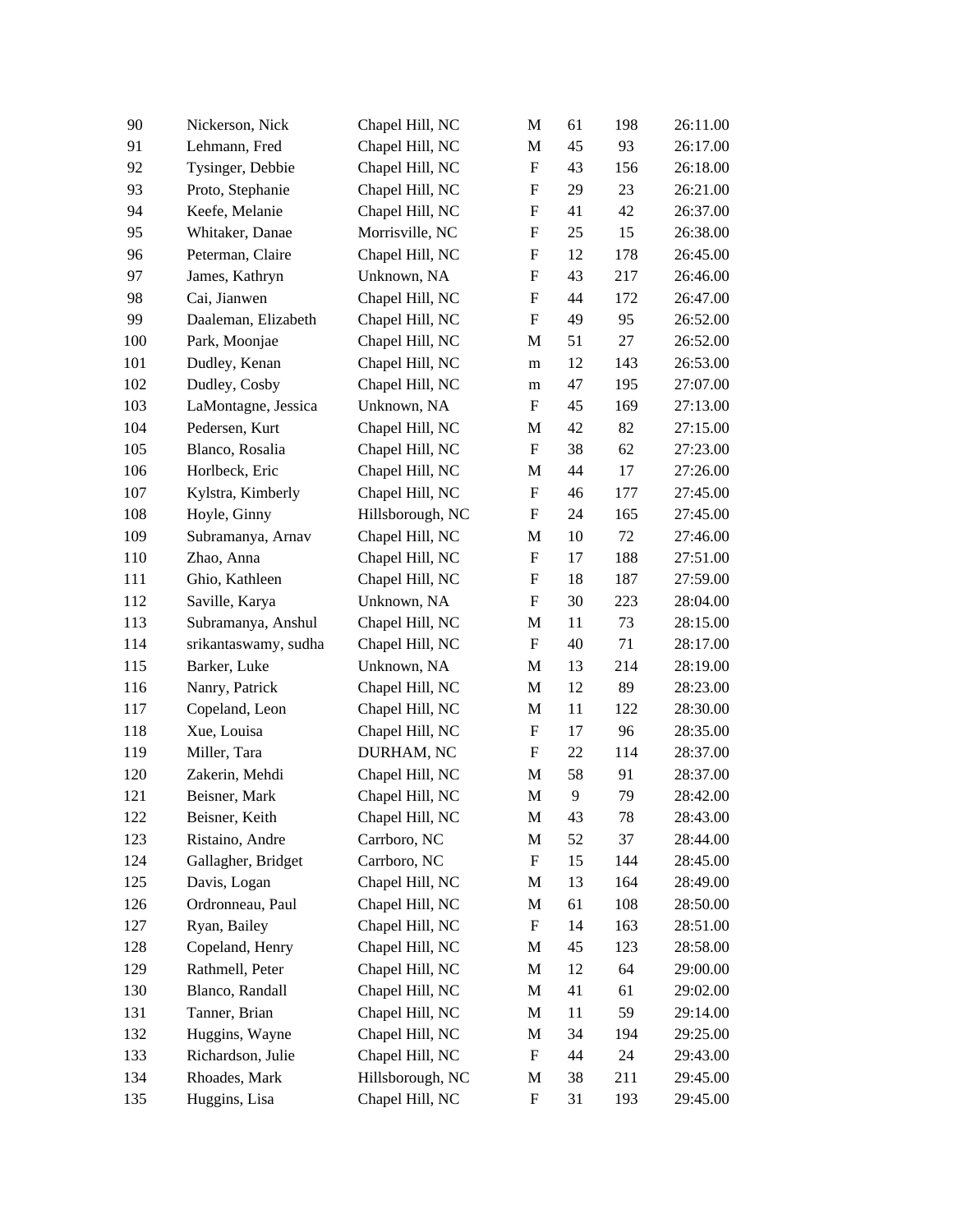| 136 | Sullivan, Erin       | Chapel Hill, NC  | F                         | 36             | 74  | 29:52.00 |
|-----|----------------------|------------------|---------------------------|----------------|-----|----------|
| 137 | Pedersen, Susan      | Chapel Hill, NC  | F                         | 37             | 207 | 29:59.00 |
| 138 | Hurley, Kate         | Chapel Hill, NC  | F                         | 26             | 70  | 30:08.00 |
| 139 | Zakerin, Bijan       | Chapel Hill, NC  | M                         | 10             | 92  | 30:29.00 |
| 140 | Nanry, Kevin         | Chapel Hill, NC  | M                         | 46             | 90  | 30:33.00 |
| 141 | Samuelson, Tammy     | Chapel Hill, NC  | F                         | 44             | 36  | 30:33.00 |
| 142 | Fox, Brad            | Hillsborough, NC | M                         | 60             | 216 | 30:49.00 |
| 143 | Oldham, Janet        | Hillsborough, NC | F                         | 60             | 162 | 30:49.00 |
| 144 | Engle, Bryan         | Chapel Hill, NC  | M                         | 35             | 189 | 30:50.00 |
| 145 | Engle, Michelle      | Chapel Hill, NC  | $\boldsymbol{\mathrm{F}}$ | 35             | 190 | 30:51.00 |
| 146 | Toda-Ambaras, Jeremy | Chapel Hill, NC  | M                         | 10             | 47  | 30:52.00 |
| 147 | Meshnick, Leah       | Chapel Hill, NC  | F                         | 10             | 105 | 30:53.00 |
| 148 | Meshnick, Steven     | Chapel Hill, NC  | M                         | 55             | 103 | 30:59.00 |
| 149 | Pomerantz, Meg       | Durham, NC       | F                         | 44             | 202 | 31:09.00 |
| 150 | Welch, Gavin         | Chapel Hill, NC  | M                         | 12             | 146 | 31:22.00 |
| 151 | Keyserly, Tom        | Chapel Hill, NC  | M                         | 53             | 208 | 31:22.00 |
| 152 | Conrad, Wayne        | Unknown, NA      | M                         | 46             | 219 | 31:23.00 |
| 153 | Flournoy, Wayne      | Chapel Hill, NC  | M                         | 48             | 130 | 31:32.00 |
| 154 | power, coleen        | DURHAM, NC       | F                         | 30             | 80  | 31:47.00 |
| 155 | Sapp, Lies           | Chapel Hill, NC  | F                         | 49             | 116 | 32:10.00 |
| 156 | Howes, Cathy         | Chapel Hill, NC  | F                         | 45             | 97  | 32:26.00 |
| 157 | Pedersen, Barbara    | Chapel Hill, NC  | F                         | 70             | 81  | 32:32.00 |
| 158 | Davis, Jonathan      | Chapel Hill, NC  | M                         | 45             | 221 | 32:36.00 |
| 159 | Sears, Kelly         | Chapel Hill, NC  | F                         | 41             | 174 | 32:37.00 |
| 160 | Brenman, Gabi        | Chapel Hill, NC  | F                         | 9              | 56  | 32:38.00 |
| 161 | Price, Lilly         | Chapel Hill, NC  | F                         | 9              | 139 | 32:39.00 |
| 162 | Morovah, Meredith    | Carrboro, NC     | F                         | 38             | 158 | 33:04.00 |
| 163 | Herring, Mary Beth   | Chapel Hill, NC  | F                         | 46             | 159 | 33:05.00 |
| 164 | Shortino, Denise     | Chapel Hill, NC  | $\boldsymbol{\mathrm{F}}$ | 42             | 182 | 33:07.00 |
| 165 | Welch, Garrett       | Chapel Hill, NC  | M                         | 10             | 149 | 33:14.00 |
| 166 | Horwitz, Debbie      | Chapel Hill, NC  | $\boldsymbol{\mathrm{F}}$ | 43             | 181 | 33:15.00 |
| 167 | Moser, Robin         | Chapel Hill, NC  | $\boldsymbol{\mathrm{F}}$ | 53             | 157 | 33:21.00 |
| 168 | Moore, Alexis        | Chapel Hill, NC  | F                         | 45             | 138 | 33:52.00 |
| 169 | Rovner, Sonia        | Chapel Hill, NC  | F                         | 46             | 77  | 33:54.00 |
| 170 | MacLeod, Kristin     | Chapel Hill, NC  | F                         | 11             | 196 | 34:39.00 |
| 171 | Harkins, Heidi       | Chapel Hill, NC  | F                         | 43             | 197 | 34:41.00 |
| 172 | Brobst, Maddi        | Chapel Hill, NC  | F                         | 10             | 135 | 34:54.00 |
| 173 | Brobst, Marilyn      | Chapel Hill, NC  | F                         | 41             | 205 | 34:55.00 |
| 174 | Welch, Rachel        | Chapel Hill, NC  | F                         | 33             | 147 | 35:18.00 |
| 175 | Sabesan, Latha       | Chapel Hill, NC  | F                         | 43             | 34  | 35:38.00 |
| 176 | Travers Jr, Stephen  | Chapel Hill, NC  | M                         | $\overline{9}$ | 87  | 35:46.00 |
| 177 | Travers, Steve       | Chapel Hill, NC  | M                         | 44             | 86  | 35:51.00 |
| 178 | Travers, Lawson      | Chapel Hill, NC  | F                         | 40             | 85  | 35:52.00 |
| 179 | Postma, MaKenzie     | Chapel Hill, NC  | F                         | 11             | 39  | 35:56.00 |
| 180 | Baynes, Anna         | Carrboro, NC     | F                         | 11             | 119 | 35:57.00 |